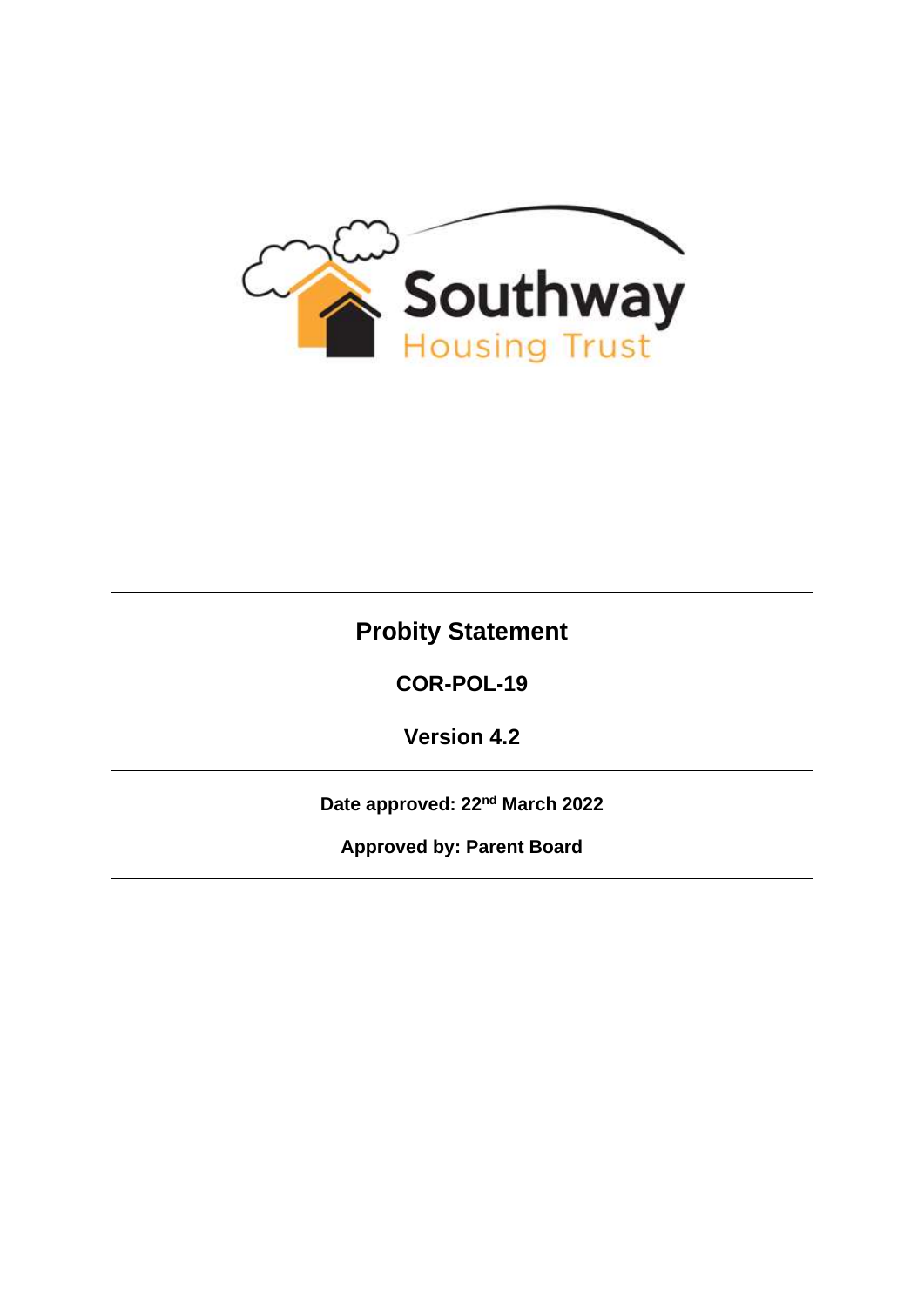### **1. Introduction**

#### **Southway's Values**

Probity is about integrity and adherence to principles, applicable to the values of an organisation. We are a community organisation and we care about the people, homes and neighbourhoods where we operate. We want this relationship to be based on mutual respect and trust. This means that we should demonstrate the highest standard of probity in all of our dealings.

Everything that Southway does, including this Probity Statement, is underpinned by the Trust's core values, we are

Caring, Committed and we will be Successful Together.

1.1 This Statement supports these values, and in particular accountability, which acts as a guide to what the 'right thing' is.

#### **Purpose and Scope**

- 1.2 This Statement is an expression of principle, setting standards against which Board and Committee Members, employees, contractors, involved customers and others acting on behalf of Southway can be held accountable by its customers, partners and the regulator. It is not intended to replace the individual Codes of Conduct which Members, employees and involved customers are expected to sign up and adhere to. Rather, it sets the context for each of those Codes.
- 1.3 The statement advises how principles of probity can be upheld without undermining the efficient delivery of service, ensuring the protection of customer interests and dealing fairly with all parties affected by Southway's operations.
- 1.4 Any instances in which probity principles are breached will not be dismissed simply because the exact circumstances are not specifically addressed in this Statement.

#### **Who this Statement applies to**

- 1.5 The following people are expected to act in accordance with the principles set out in this Statement.
	- (a) 'Employees', which includes those directly employed by Southway Housing Trust and its subsidiaries, and those engaged by Southway in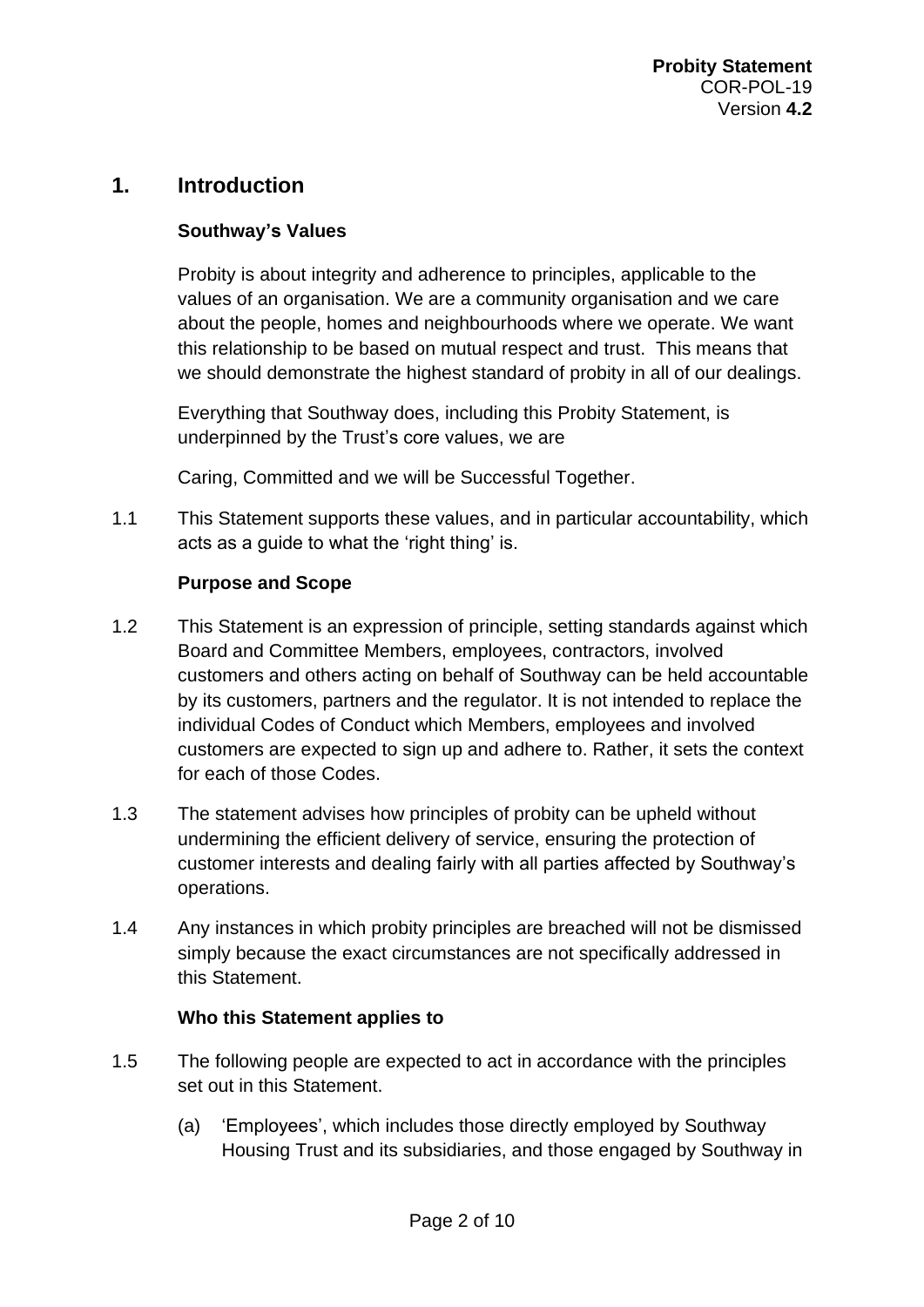such a manner that they are acting as if they were an employee, including consultants and contractors.

- (b) 'Members', which includes Members and Co-optees to Southway's Boards, Committees and working parties.
- (c) 'Involved Customers', which includes tenants, residents and leaseholders who regularly contribute to one of Southway's customer groups, such as the Resident Consultative Group, Tenant Scrutiny Panel or Service Improvement Groups.

### **Acting on Behalf of Southway Plus**

- 1.6 Southway Plus is a subsidiary of Southway Housing Trust, which seeks to make a surplus from commercial activities. Officers working for Southway Plus may deal with companies that have a different approach to hospitality and professional liaison from that associated with a provider of Social Housing.
- 1.7 When working on behalf of Southway Plus, officers must continue to abide by the Probity Statement and the Employee Code of Conduct. Guidance should be sought from line managers, or the Company Secretary, or in their absence a member of the Executive, if there is doubt about whether it is reasonable to accept hospitality. Any hospitality received should be declared in the usual way. See section 3.2.

# **2. Principles**

- 2.1 This section sets out the principles of probity that Southway will adhere to, along with some illustrative examples of the application of these principles.
- 2.2 Members, Employees and Involved Customers should not gain an advantage, financial or otherwise, through their involvement with Southway (other than that to which they are contractually entitled).

This applies also to those that have been 'Employees' or 'Members' at any time in the last 12 months and to close relatives of 'Members' and 'Employees'.

A 'close relative' may include a husband, wife, civil partner, parent, grandparent, child, grandchild, sibling, and a person living in the same family household related directly or by marriage or adoption. However, each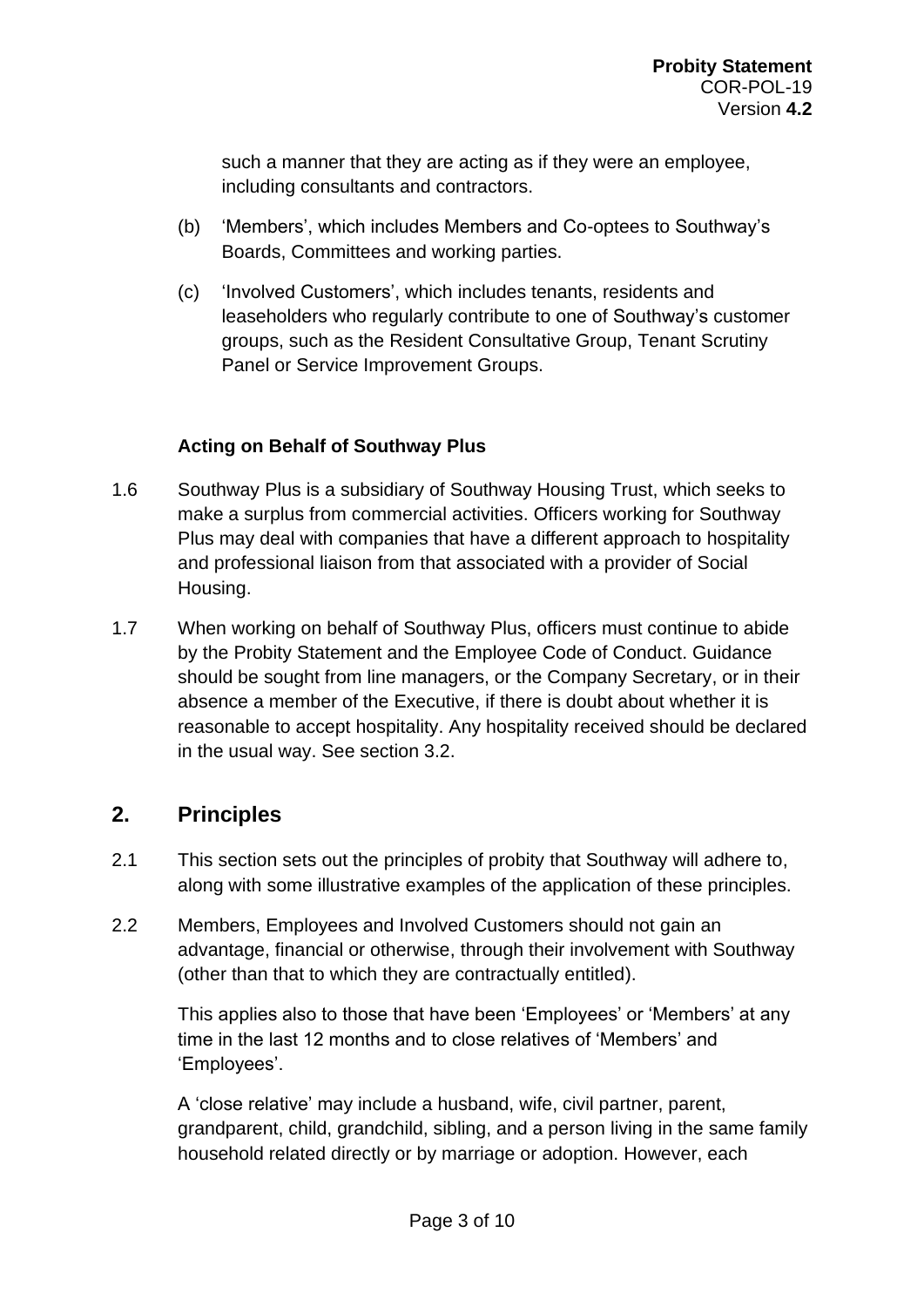situation and relationship will be considered individually in terms of the spirit of compliance with this Statement.

- Advantage or favours in the allocation of housing and services allocation processes will include additional controls to ensure that no informal bias is applied.
- Acquiring Southway's minor assets (such as computer equipment) at a discounted price – these can be made available fairly, when no longer required and where market value is paid following an objective valuation.
- Sale of a leasehold or freehold interest in a Southway asset outside of the Acquisitions and Disposals Policy or the Land Licence and Sale Policy – the Chief Executive must explain to the Parent Board any circumstances where they believe the requirements of the relevant Policy should be waived
- Gifts or hospitality being given to Members or Involved Tenants on a routine basis – gifts should be modest and only received in exceptional circumstances, such as retirement or bereavement.
- 2.3 Members, Employees and Involved Tenants should be open, transparent and accountable for their actions.
	- Ensuring they are aware of all relevant policies and procedures and adhering to them.
	- Reporting any instances of non-compliance.
	- Documenting important decisions and being prepared to explain them to customers and other stakeholders.
- 2.4 Members, Employees and Involved Customers should not engage in fraudulent behaviour or conduct that suggests impropriety.
	- Not claiming expenses to which they are not entitled.
	- Failing to declare any potential conflicts of interest, such as influence or financial interest in a company with which Southway may potentially trade. Further guidance on conflicts of interest can be found at Appendix A.
	- Failing to report fraudulent behaviour or breaches of policy.
- 2.5 Members, Employees and Involved Customers should always conduct themselves in a proper and professional manner.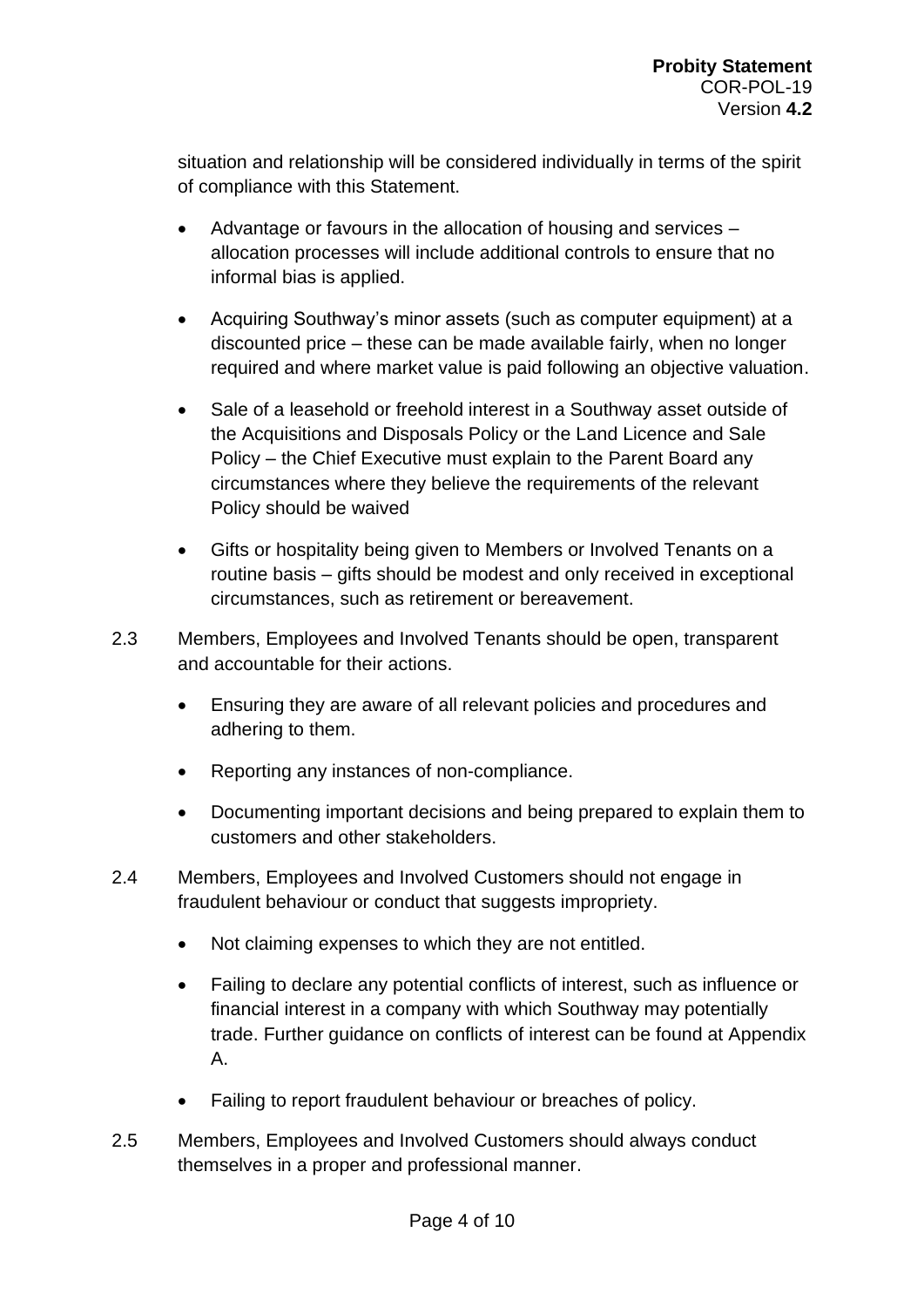- Not drinking to excess at social occasions.
- Not using insulting or aggressive language, whether face-to-face or through any media including social media.
- Treating people with fairness and tolerance, recognising and respecting diversity.

# **3. Registers**

- 3.1 Southway will record details of any incidents where the Parent Board or the Chief Executive feels that:
	- (a) The probity principles were breached, or
	- (b) A decision was taken through due process where certain principles of probity needed to be compromised in the wider interests of Southway's business objectives.
- 3.2 Southway will also retain Registers of:
	- Declared interests of Members and Employees
	- Gifts and Hospitality received by Members and Employees
	- Fraudulent activity
	- Whistleblowing reports.

# **4. Related Policy Documents**

- Members' Code of Conduct
- Employees' Code of Conduct
- Social Media Usage
- Member, Co-Optee and Shareholder Recruitment Policy
- Group Standing Orders
- Financial Regulations
- Fraud and Bribery Policy
- Whistleblowing Policy
- Acquisitions and Disposals Policy
- Land Licence and Sale Policy
- Allocations Scheme
- Recruitment and Selection Policy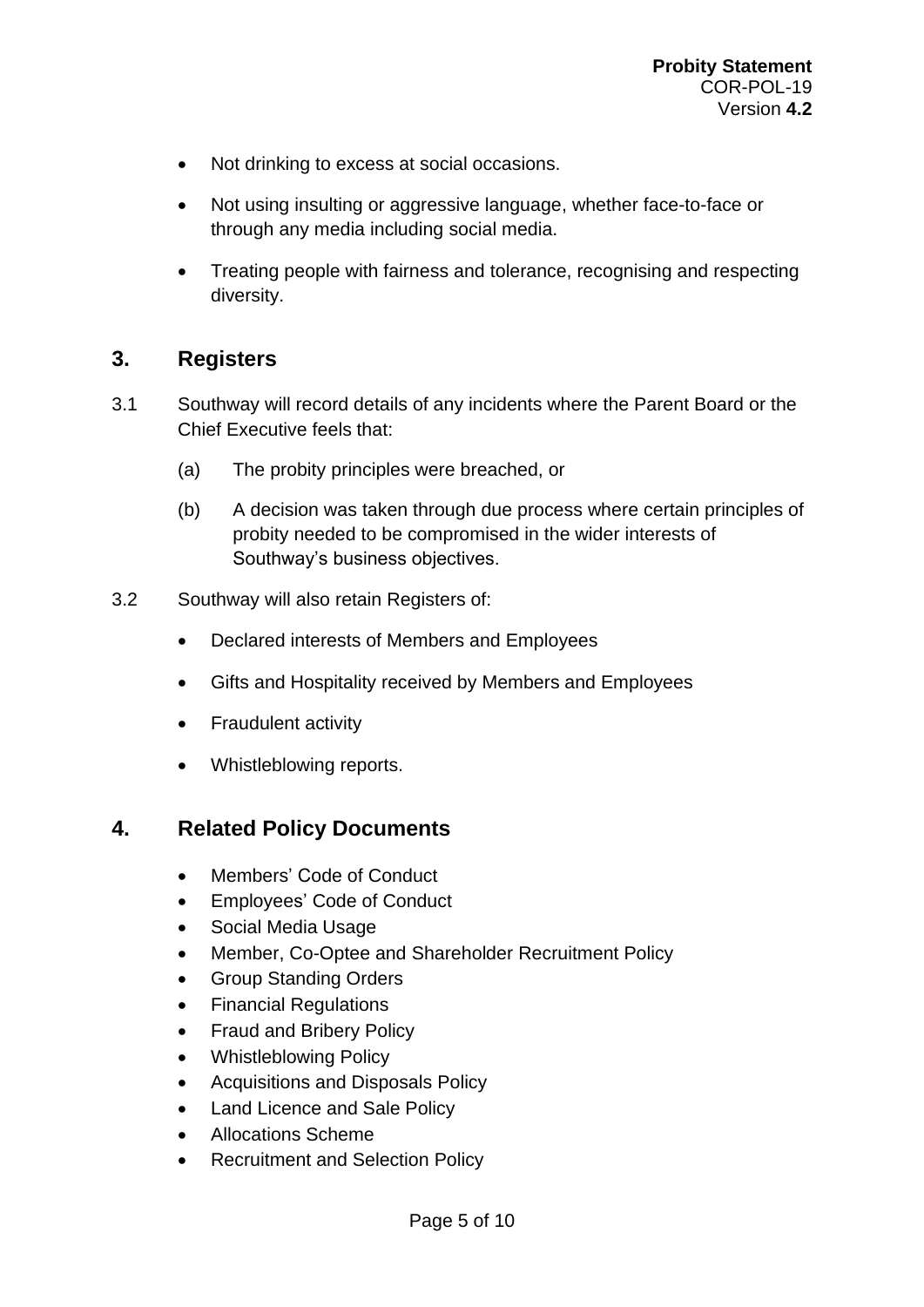- Grievance Policy
- Disciplinary and Capability Policy
- Bullying and Harassment Policy
- Alcohol and Substance Abuse Policy

| <b>POLICY REVIEW HISTORY</b>                                                                                                                                                                                    |                        |
|-----------------------------------------------------------------------------------------------------------------------------------------------------------------------------------------------------------------|------------------------|
| To be completed during each review                                                                                                                                                                              |                        |
| <b>Previous versions</b><br>(version number $-$ approved by $-$ approval date $-$ title if different)                                                                                                           |                        |
| V1 - Board - 22/02/2011 - Board Statement of Probity Practice<br>$V2 - Board - 20/09/2014 - Probability Policy$<br>V3 - Parent Board - 21/03/2017<br>V4-Parent Board-20/03/2018<br>V4.1-Parent Board 16/06/2020 |                        |
| Date of last EIA:                                                                                                                                                                                               | N/A                    |
| <b>Review lead by:</b>                                                                                                                                                                                          | <b>Matthew Maouati</b> |
| Main points or amendments made and reasons                                                                                                                                                                      |                        |
| Reference to Whistleblowing Register<br>Addition of guidance on Intragroup Conflicts                                                                                                                            |                        |
| <b>Next review due:</b>                                                                                                                                                                                         | Q4 2023/24             |
| <b>Approval level:</b>                                                                                                                                                                                          | <b>Parent Board</b>    |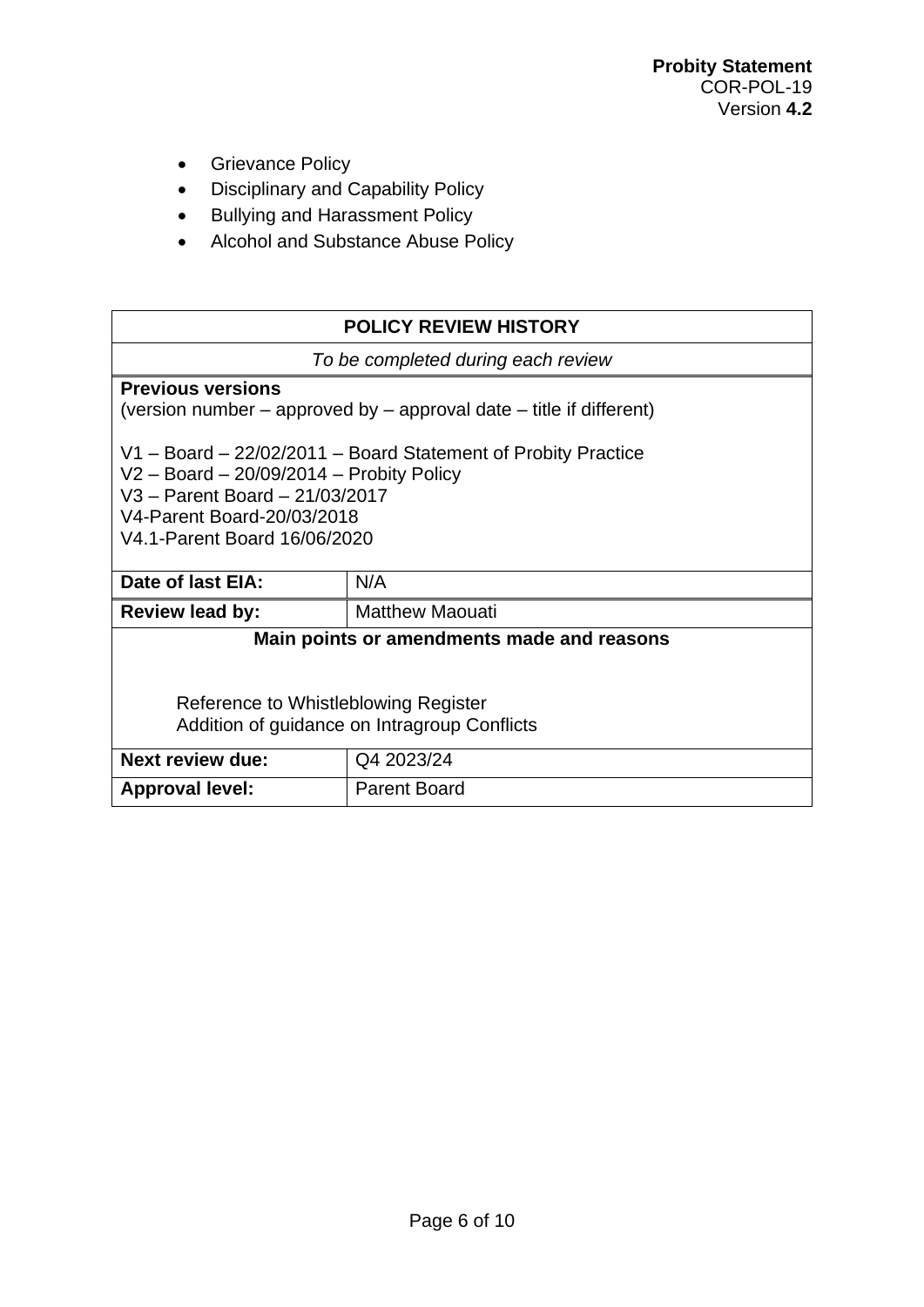### **1. Introduction**

- 1.1 Southway's Employees, Members and Involved Customers must act and be seen to be acting in a way that is wholly in the interests of the association, its residents and other service users.
- 1.2 This Statement provides guidance on how Southway records, monitors and deals with actual or potential conflicts of interests for all three of the above constituencies.

# **2. Defining Interests**

- 2.1 Relevant Personal Interests can take many forms, including;
	- Employment or self-employment
	- Company directorships.
	- Ownership or significant shareholding in a company or partnership providing products or services to Southway, or another Housing Association
	- Significant ownership of land and/or property in the Southway area.
	- Tenancy or leasehold of a property owned by Southway, or one of its subsidiary companies.
	- Having an application to be rehoused by Southway, or one of its subsidiary companies
	- Membership of a resident's group or community association within the Southway area.
	- Positions of public responsibility (including local councillor).
	- Membership of another Housing Association or not-for profit organisation within the Southway area.
	- Membership of Political Parties, Secret Societies and Pressure Groups.

# **3. Responsibilities**

- 3.1 The following officers have responsibility for dealing with actual or potential conflicts of interest.
	- **Company Secretary**-Responsible for dealing with conflicts of interest with Board and Committee Members, collection of the annual declaration of interest statements and maintenance of the interests register. The company secretary also has an advisory role, raising awareness of conflicts of interest throughout the organisation and ensuring that applicants understand what is meant by this term.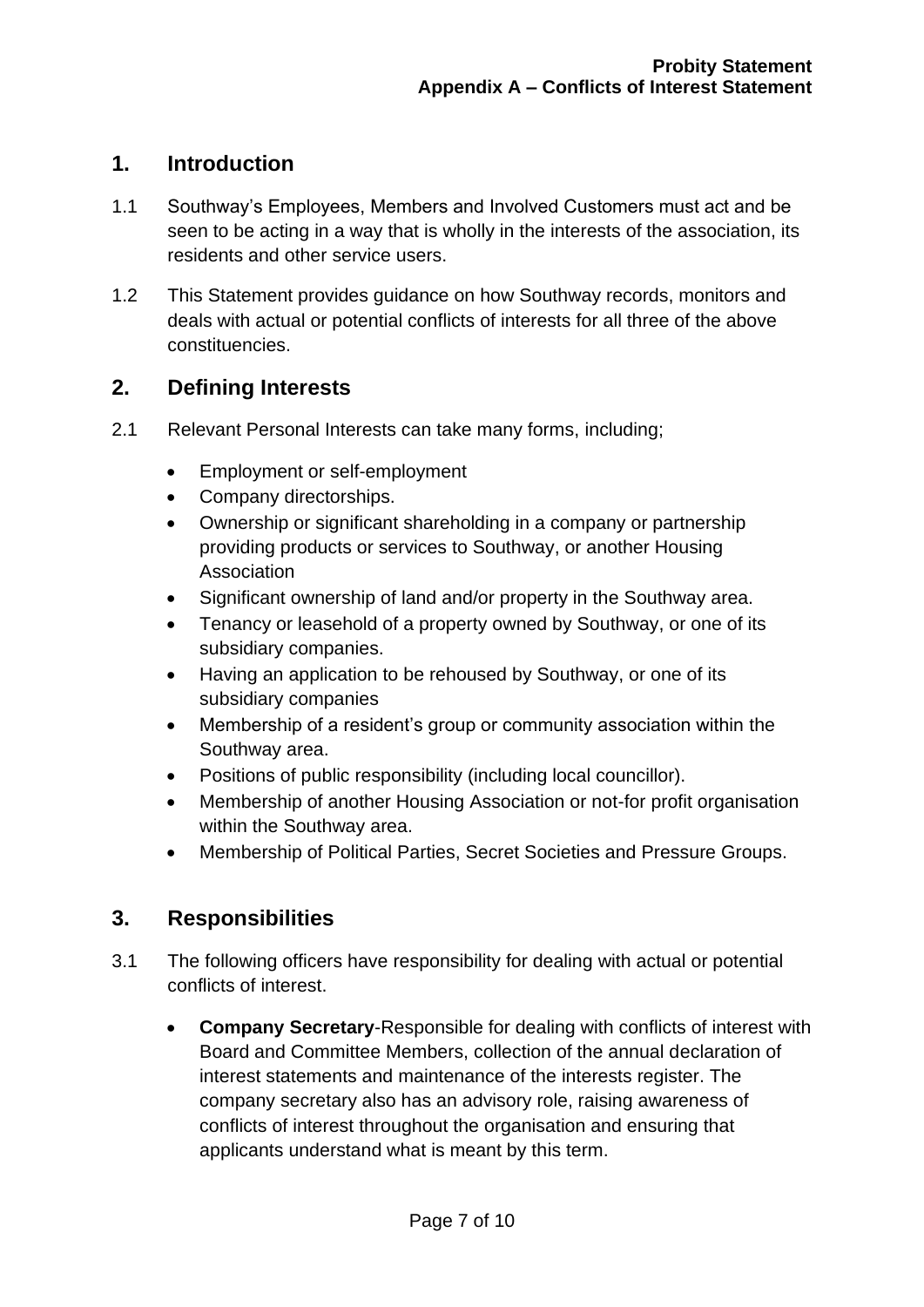- **Head of HR**. Responsible for dealing with conflicts of interest for employees and potential employees, notifying the Company Secretary and Chief Executive as appropriate.
- **Customer Involvement and Community Investment Manager and.**  Responsible for dealing with conflicts of interest for involved customers and potential involved customers, notifying the Company Secretary and Chief Executive as appropriate.
- **Chief Executive.** Responsible for the final decision on dealing with any contentious conflicts of interest.

### **4. Recruitment**

- 4.1 In the recruitment of Members, Staff and involved resident's consideration should be given as to whether their interests, or the interests of a person with whom they are closely connected indicate an actual or potential conflict with Southway's interests. If this is likely to be of a serious nature then, on the advice of the Company Secretary and/or the Chief Executive where appropriate the appointment should not be made.
- 4.2 Potential Board Members should declare any current or spent disqualifications as a company director or charity trustee within their application, so that a decision can be made on the suitability of their appointment.
- 4.3 Potential Board members who are paid staff or Board members of another organisation should declare this in their application.

# **5. Declarations**

- 5.1 On appointment, Members, Employees and Involved Customers will complete a form to register any personal, financial, or other interests that could potentially conflict with their role. Members should submit this prior to attending their first meeting.
- 5.2 The Company Secretary will maintain a Register of Significant Interests, which is available for public inspection, but does not need to include potentially sensitive detail.
- 5.3 Declaration forms will be re-issued on an annual basis for completion by all Members, Employees and Involved Customers. It is the responsibility of the Company Secretary to ensure that this exercise is completed, however individuals are responsible for ensuring that their interests are fully and properly declared and any amend their declaration of interest form, whenever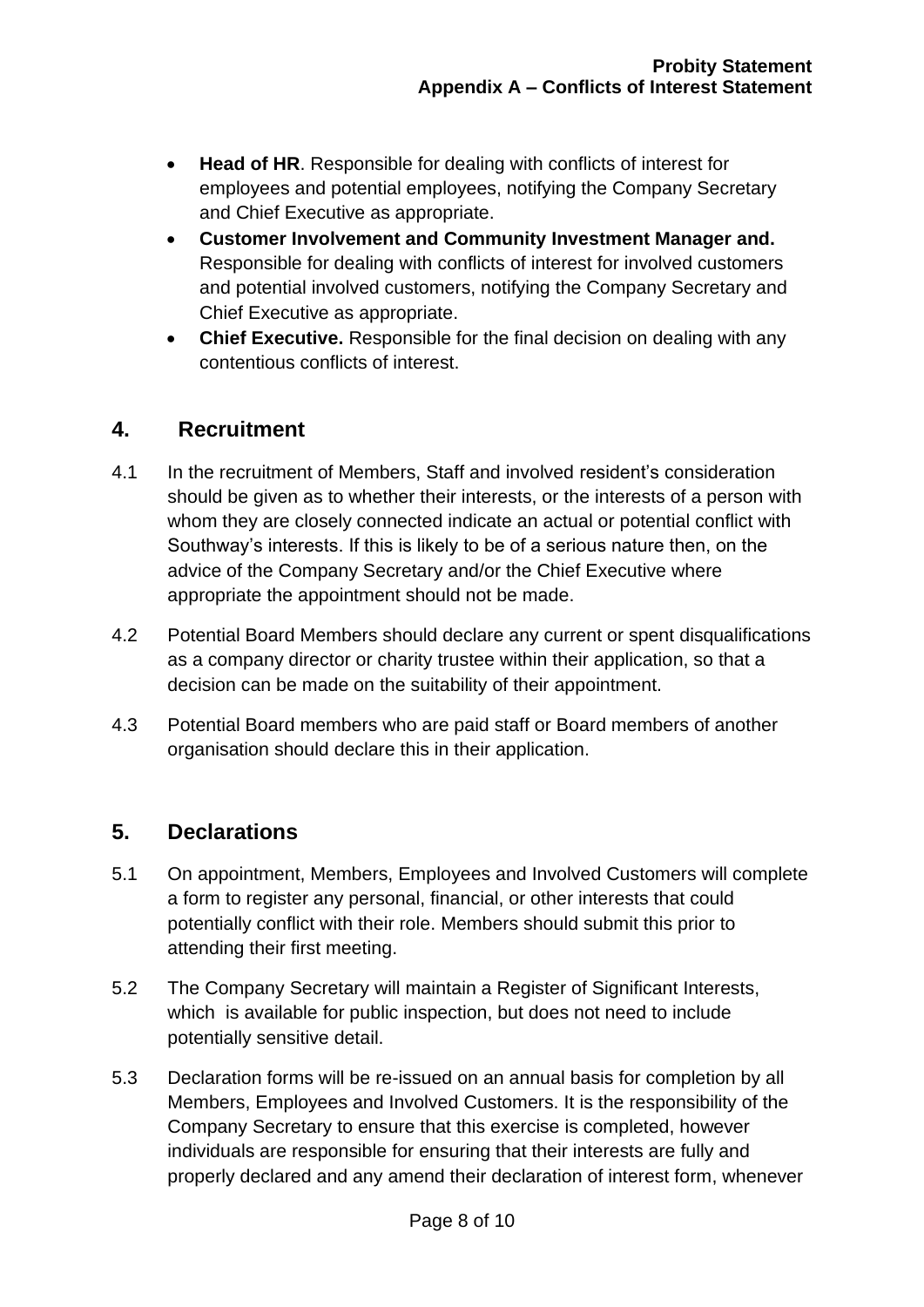change occurs, and taking advice on their continued involvement as appropriate.

5.4 Withholding, or providing misleading, information on a Declaration of Interests Form can lead to removal from the Board or Committee, dismissal or disciplinary action.

# **6. Dealing with Conflicts of Interest – Meetings**

- 6.1 Members, Employees and Involved Customers should notify the Chair of the meeting when an item of business arises in which they, or somebody with whom they have a close connection, have an interest.
- 6.2 Ideally this should be done prior to or at the start of the meeting, however there may be occasions when the conflict of interest only becomes apparent once the item is under consideration.
- 6.3 The Chair will then decide the appropriate course of action usually either;
	- Asking the person involved to leave the meeting until the matter is dealt with, or;
	- Allowing the person to stay providing they refrain from taking part in the discussion or decision.
- 6.4 All conflicts of interest raised in the meeting will be minuted and entered in the register as appropriate.

# **7. Code of Conduct – Employees**

7.1 Specific guidance on dealing with conflicts of interest relating to procurement, allocation of housing and offers of employment are dealt with in the employee code of conduct.

# **8. Subsidiary Companies and Intragroup Conflicts of Interest**

8.1 Board members of Southway's subsidiary companies and members of sub committees of the Board are expected to work for the furtherance of those companies' objectives at all times. The interests of Subsidiary companies should be compatible with those of the parent.